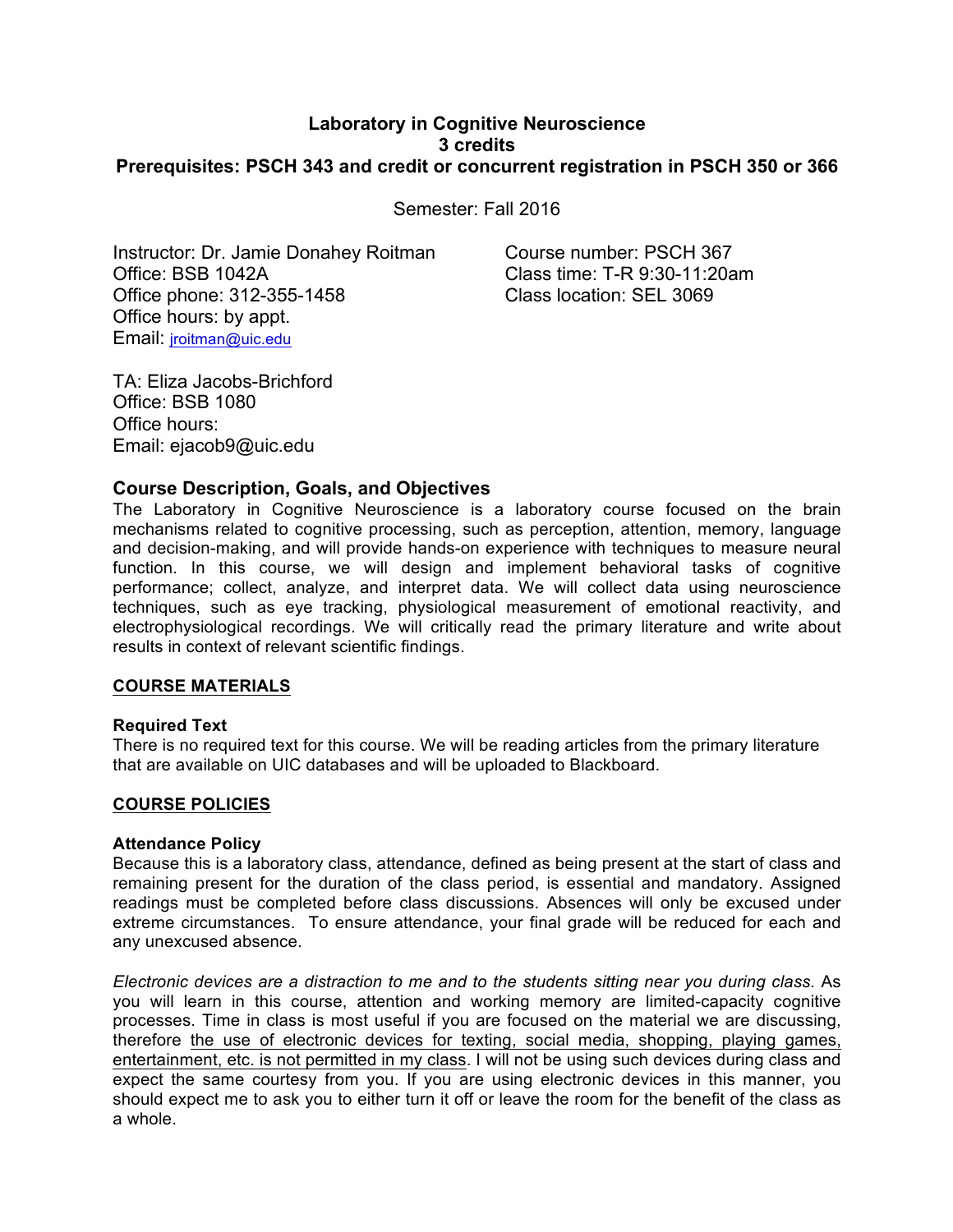#### **Policy for Missed or Late Work**

All assignments must be handed in by the start of class on the due date. Exceptions will be made for only the most serious of documented circumstances. No extra credit will be given and no evaluations can be dropped. There are several writing assignments throughout this course, some of which you will submit only via Blackboard's SafeAssign. This course meets the Psychology major requirement for writing in the discipline. A significant portion of your final grade will be based on a single lab report. You will be asked to hand in drafts **of sections of the lab report and you will receive feedback on these drafts.** If you submit any written assignment at any time after the deadline, the grade for that assignment will be reduced by 10% for each day late, beginning at the time that the assignment is due.

#### **Electronic Communication**

Blackboard is an integral tool for communication for this course. Announcements will be available on Blackboard, and I highly recommend that you adjust your settings to receive notice of announcements by email. Lecture slides will be posted before class each day, and grades will be posted as soon as they are available.

I am happy to communicate with you by email, and this is often the most reliable way to reach me. You should be sure to identify yourself as a student in Psch 367. In general, people born before 1982 will take your message more seriously if you use proper spelling, punctuation, and grammar. Finally, it will serve you well to not demand a response 'ASAP'. I will typically be able to respond to emails within two workdays, but there will be circumstances that prevent this occasionally. These suggestions may seem superficial, but communicating in a professional manner with those who are teaching (mentoring, advising, or employing) you will make a good impression and are an essential part of your professional development.

#### **Academic Integrity Policy**

It is my hope that each student learns the material and succeeds. Academic dishonesty of any form including plagiarism will not be tolerated. Evidence of cheating on any graded material will be dealt with through the Judicial Liaison Process, and will result in a '0' being entered as the grade for the exam or essay. Further consequences could include failure of the course, disciplinary probation, suspension, dismissal or expulsion.

A student who submits work, *at any stage of the writing process*, which in whole or part has been written by someone else or which contains passages quoted or paraphrased from another's work without acknowledgment (quotation marks, citation, etc.) has plagiarized. Maintain your integrity when completing assignments and be overzealous to give credit where it is due. If you are ever unsure about what constitutes plagiarism, ask me. Students who are found to have plagiarized work may be subject to various disciplinary actions, including a failing grade on a particular assignment, failure of the entire course, and possible expulsion from the university. In cases of academic dishonesty, my policy is to file a complaint with the Office of the Dean of Students. For more information about violating academic integrity and its consequences, consult the website of the UIC Office of the Dean of Students at http://dos.uic.edu/docs/StudentDisciplinaryPolicy.pdf

#### **RELIGIOUS HOLIDAYS**

http://oae.uic.edu/docs/ReligiousHolidaysFY20152017.pdf

#### **ACADEMIC DEADLINES**

http://catalog.uic.edu/ucat/academic-calendar/#2016-2017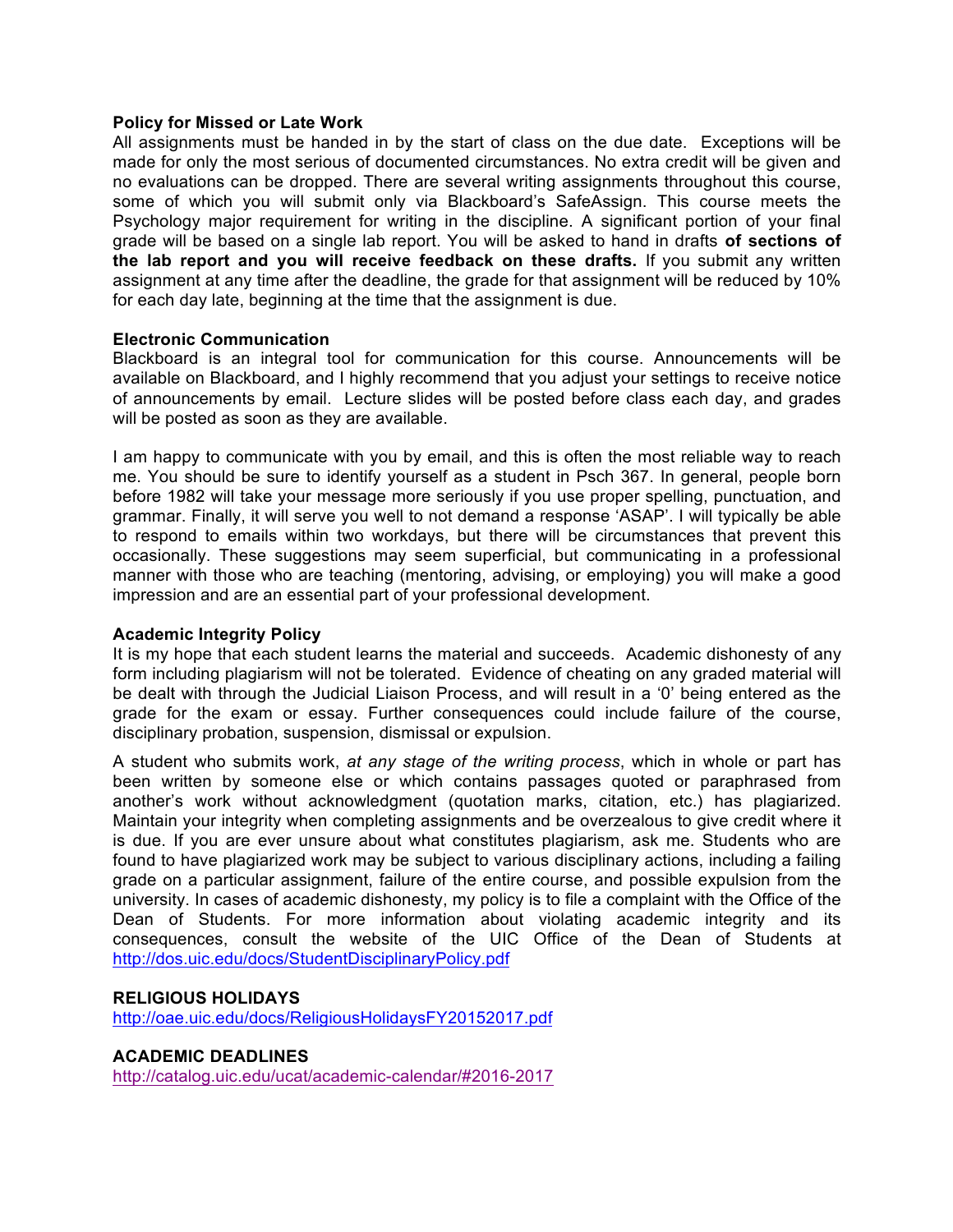### **DISABILITY ACCOMMODATION**

Accommodations are available for students who have disabilities. Please notify me during the first week of class of any accommodation needed for the course. Students with disabilities who require accommodations for access and participation in this course must be registered with the Disabilities Resource Center (http://www.uic.edu/depts/oaa/disability resources/index.html). Disabilities may arise due to unanticipated medical emergencies or other traumatic events. In the case of such a situation, please contact the DRC at the time when the problem occurs, so that a counselor can determine whether any accommodations are needed.

## **COURSE REQUIREMENTS, METHODS OF EVALUATION, & GRADING POLICIES**

You will be evaluated based on multiple small assignments, class participation, and a written lab report. You should contact me **promptly** for advice if you are not performing as well as you want for advice on how to improve your performance.

Your grade will be based on: Lab summaries, total 80 pts. Lab report draft, 50 pts. Final lab report, 100pts.

The distribution of grades will be: A: 207 - 230 points B: 184 – 206  $C: 161 - 183$ D:  $138 - 160$  $F: 0 - 137$ 

# **HOW TO INTERPRET MIDTERM GRADES**

http://tigger.uic.edu/depts/oaa/advising/student\_midterm.html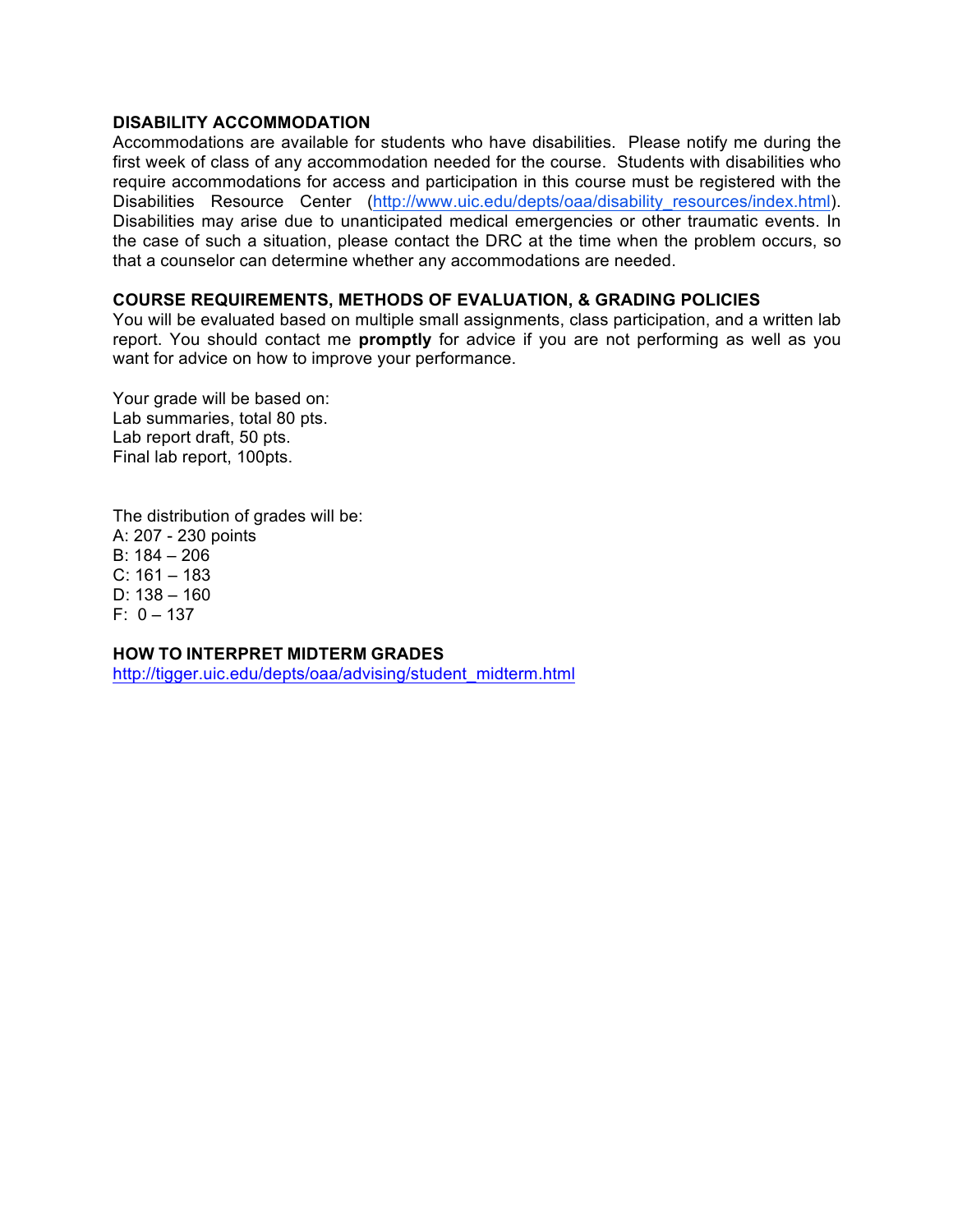| Week            | Day                     | <b>Date</b>      | <b>Topic</b>                                | <b>Associated Lab/Article</b> |
|-----------------|-------------------------|------------------|---------------------------------------------|-------------------------------|
| 1               | Т                       | 8/23             | Neuroanatomy and physiology                 |                               |
|                 | R                       | 8/25             | Cognitive impairment and brain injury       | Hampshire et al, 2013         |
| $\overline{c}$  | Ť                       | 8/30             | Cognitive impairment and brain injury       | Hampshire et al, 2013         |
|                 | $\mathsf{R}$            | 9/1              | Measuring neural activity                   | <b>Nerve conduction (10)</b>  |
| $\overline{3}$  | T                       | $\overline{9/6}$ | Measuring neural activity                   | Data analysis                 |
|                 | R                       | 9/8              | Measuring neural activity                   | Wei et al, 2005               |
| $\overline{4}$  | T                       | 9/13             | Visual system - what and where              | Afterimages (10)              |
|                 | $\mathsf{R}$            | 9/15             | <b>Higher visual function</b>               | Freedman et al, 2001          |
| 5               | T                       | 9/20             | Eye movements                               | <b>EOG (10)</b>               |
|                 | $\mathsf{R}$            | 9/22             | Eye movements                               | Moore & Fallah, 2004          |
| 6               | Ť                       | 9/27             | Attention                                   | <b>Visual Search (20)</b>     |
|                 | $\mathsf{R}$            | 9/29             | Attention                                   | Data analysis                 |
| $\overline{7}$  | T                       | 10/4             | no class                                    |                               |
|                 | $\mathsf{R}$            | 10/6             | Attention                                   |                               |
| 8               | $\overline{\mathsf{T}}$ | 10/11            | Default mode network                        | <b>EEG</b>                    |
|                 | $\mathsf{R}$            | 10/13            | Default mode network                        | Data analysis                 |
| 9               | Ŧ                       | 10/18            | Default mode network                        |                               |
|                 | $\mathsf{R}$            | 10/20            | Scientific writing                          |                               |
| 10              | T                       | 10/25            | Learning and reward prediction              |                               |
|                 | $\overline{R}$          | 10/27            | Learning and reward prediction              |                               |
| 11              | $\overline{\mathsf{T}}$ | 11/1             | Writers workshop                            | Restless brain; Hayden        |
|                 |                         |                  |                                             | et al, 2009                   |
|                 | $\mathsf{R}$            | 11/3             | Emotion and cognition                       | <b>GSR (20)</b>               |
| $\overline{12}$ | T                       | 11/8             | Emotion and cognition; Lab report draft due | Data analysis                 |
|                 | $\mathsf{R}$            | 11/10            | Emotion and cognition                       | Interpretation of data        |
| 13              | T                       | 11/15            | No class                                    |                               |
|                 | $\mathsf{R}$            | 11/17            | Higher cognitive function                   | <b>Task design</b>            |
| 14              | Ť                       | 11/22            | Higher cognitive function                   | <b>fNIR (10)</b>              |
|                 | $\mathsf{R}$            | 11/24            | no class - Thanksgiving                     |                               |
| 15              | T                       | 11/29            | Higher cognitive function                   | Data analysis                 |
|                 | $\mathsf{R}$            | 12/1             | Higher cognitive function                   | Data analysis                 |
| Finals          |                         |                  | Final lab report due Dec 9 at 5pm           |                               |

# **TENTATIVE CALENDAR OF MAJOR COURSE EVENTS AND DEADLINES**

#### **UIC RESOURCES**

If you find yourself having difficulty with the course material or any other difficulties in your student life, don't hesitate to ask for help! Come to me, or if it is about an issue beyond this class, please contact your college advisors, or get help from any number of other support services on campus. You can get a referral to the right place, or help on the spot, from concerned advisor in the Undergraduate Success Center (USC) at usc@uic.edu.

**The Writing Center,** located in Grant Hall 105, offers one-on-one consultation with student writers who need help developing ideas, or need advice, guidance or additional instruction on any aspects of writing in any class. Tutors are prepared to spend fifty minutes per appointment, and there is no limit to the number of tutoring sessions you can have each semester. Make an appointment and be on time! Bring the paper on which you're working, as well as any related